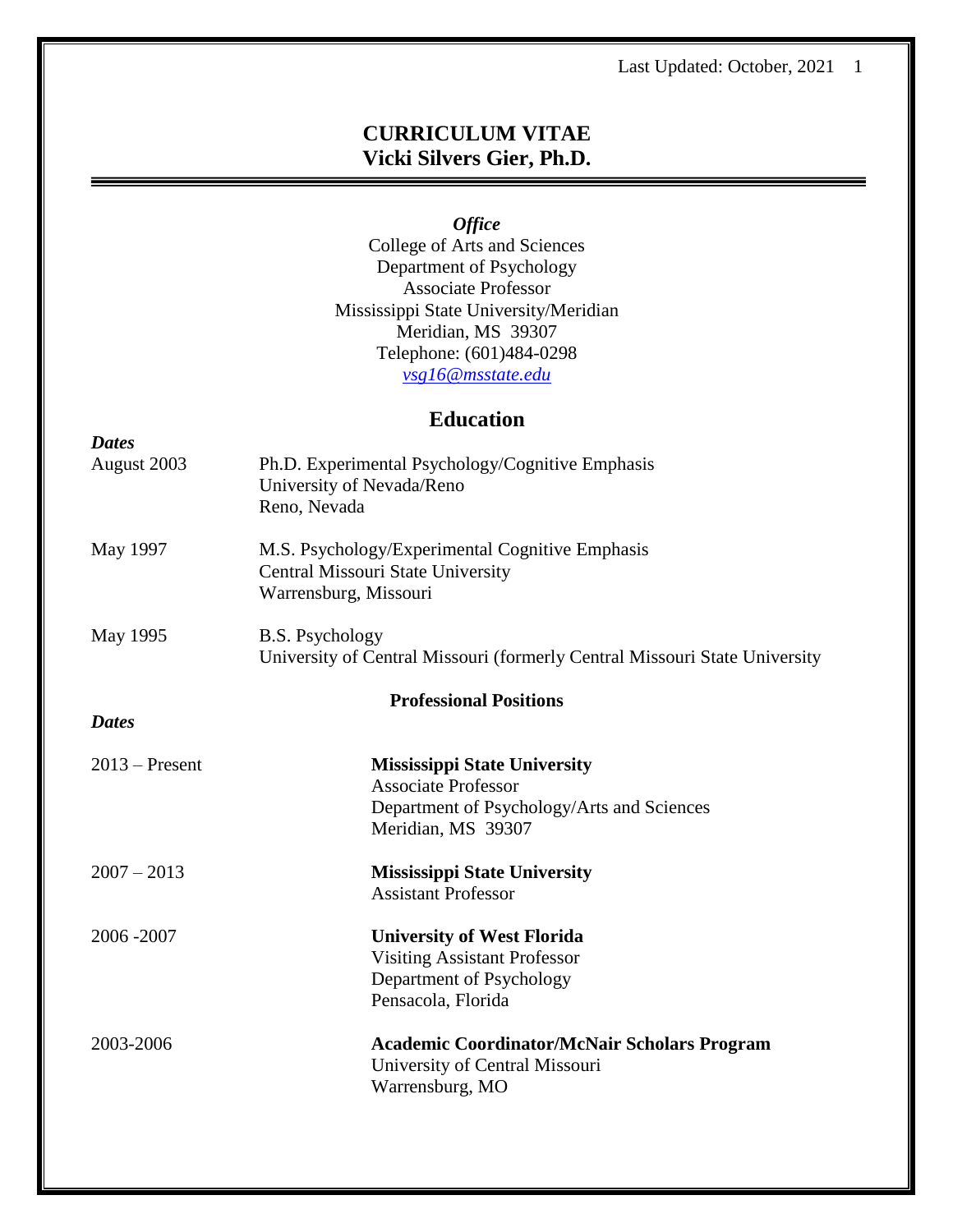#### **Grants**

2010-2011 Interdisciplinary Grant for \$2,000 from MSU ORED 2011-2012 Interdisciplinary Grant for \$2,000 from MSU ORED (P.I.) 2012 \$1,200,000. Co-Authored McNair Scholars Grant – Co-PI with Dr. Karen Coats. Submitting 6/5/2012

**Awarded Sabbatical:** Aug 2015 – Aug 2016.

# **Publications Assistant Professor 2007-2012 Associate Professor 2013-Present**

#### **Under Review**

Recognition of a Long-Term Missing Child is Greater When an AMBER Alert Shows a Photo of the Same Age. *Under review* – Applied Cognitive Psychology – submitted 08-01-2021

- When an Elderly Couple Goes Missing: Recognition from a Silver Alert in Relation to Participant and Target Ethnicity. *Under review* – *Psychological Reports* –submitted 4-29-2021
- Does Adding a Short Home Video with a Silver Alert of a Missing Couple Increase Face Recognition Accuracy? *Under review – Ageing International – submitted 03-12-2021*
- Gier, V.S. & Kreiner, D.S. (2021). A Mock Silver Alert: Comparing an African American couple presented together or separately with or without glasses – *Under Revision Current Psychology* – submitted July 14, 2021
- Gier, V. S. (2019). Recognition of a missing person in a mock Silver Alert in relation to individual difference factors and the effect of an educational video. *Journal of Police and Criminal Psychology 34*(3), *270–284,* <https://doi.org/10.1007/s11896-019-09332-7> . Published in Journal/2020 <https://doi.org/10.1080/00221309.2019.1656163>
- Gier, V. S., & Kreiner (2019). The effect of educational priming on face recognition from a silver alert. *The Journal of General Psychology*, Received 27 Apr 2019, Accepted 09 Aug 2019, Published online: 23 Sep 2019. DOI: <https://doi.org/10.1080/00229309.1656163>
- Gier, V. S. (2019). Recognizing a missing senior citizen in relation to experience with the elderly, demographic characteristics, and personality variables. *Current Psychology,* Online first: Nov 2019 *<https://doi.org/10.1007/s12144-019-00499-0>*
- Gier, V.S., Kreiner, D.S. & Lampinen, J.M. (2017). Factors affecting recognitions of senior citizens in a Silver Alert. *Journal of Police and Criminal Psychology, 32*(3), 185-196. <https://doi.org/10.1007/s11896-016-9210-0>
- Lampinen, J. M., Peters, C. S., Gier, V., & Sweeney, L. N. (2013). The psychology of the missing: Missing and abducted children. In R. E. Holliday, T. A. Marche, R. E. Holliday, T. A. Marche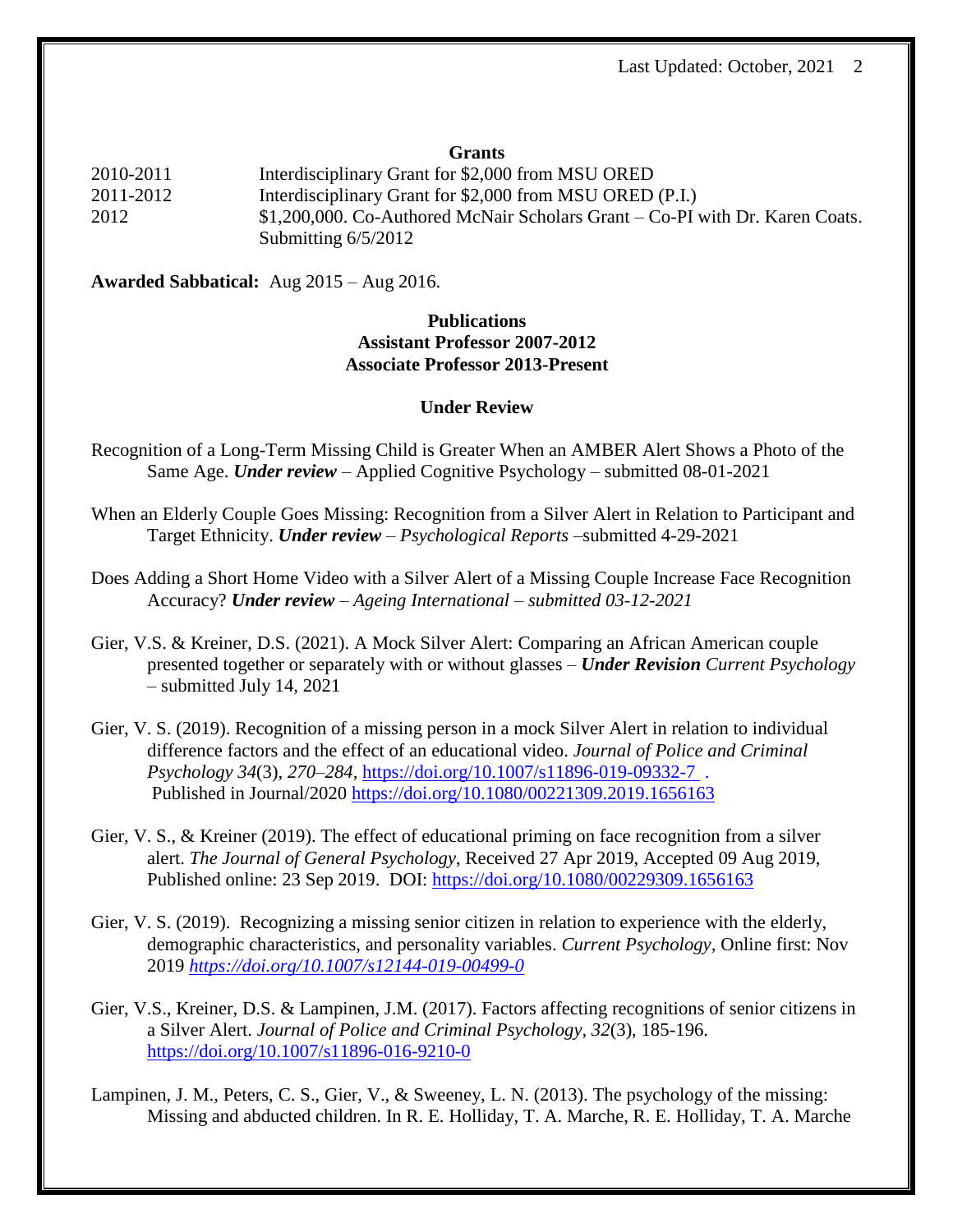(Eds.). Child forensic psychology: Victim and eyewitness memory (pp. 241-272). New York, NY: Palgrave Macmillan. Published January 22, 2013. (Published AFTER materials were turned in for Tenure Fall 2012).

# **Publications towards Tenure Submitted Aug 1, 2012**

- Lampinen, J. M., Peters, C.S., & Gier, V.S. (2012). Power in numbers: The effect of target set size on prospective person memory for missing children. *Applied Cognitive Psychology***,** *46*(5) <https://doi.org/10.1002/acp.2848>
- Gier, V.S. & Kreiner, D.S. (2012). Connecting student researchers via distance research talks. *APS Observer, 25*(2), 35-37.
- Gier, V.S., Kreiner, D.S., Hudnell, J., Herring, D.G., & Montoya, J. (2011). Using an electronic highlighter to eliminate the negative effects of pre-existing, inappropriate highlighting. *Journal of College Teaching and Learning, 41*(2), 37-52. <https://doi.org/10.1080/10790195.2011.10850341>
- Gier, V. S. & Kreiner, D. S. (2011). AMBER Alert: Are school-type photographs the best choice for recognizing missing children? *Journal of Police and Criminal Psychology, 23,* 1-15 https://doi.org/10.1007/s11896-011-9085-z
- Gier, V. S., Kreiner, D. S., & Cox, S. L. (2010). Hemispheric lateralization for processing geometric word/shape combinations: The Stroop-shape effect. *The Journal of General Psychology*, *137*, 1-19. <https://doi.org/10.1080/00221300903293022>
- Gier, V. S., Kreiner, D. S., Herring, D., Hudnell, J., & Montoya, J. (2010). Active reading procedures for moderating the effects of poor highlighting. *Reading Psychology*, *31*, 69 -81. [http://dx.doi.org/10.1080/02702710903397082](https://psycnet.apa.org/doi/10.1080/02702710903397082)
- Gier, V.S. & Kreiner, D.S. (2009). Memory of children's faces by adults: Appearance does matter. *Applied Cognitive Psychology, 23*, 972-986. <https://doi.org/10.1002/acp.1520>
- Gier, V. S. & Kreiner, D. S (2009). Incorporating active learning with PowerPoint-based lectures using content-based questions. *Teaching of Psychology, 36*, 134-139. [https://doi.org/10.1080/00986280902739792](https://doi.org/10.1080%2F00986280902739792)
- Gier, V. S., Kreiner, D. S.. & Natz-Gonzalez, A. (2009). Harmful effects of preexisting inappropriate highlighting on reading comprehension and metacognitive accuracy. *The Journal of General Psychology, 136*, 287 – 300. <https://doi.org/10.1080/19388079709558240>
- Wallace, W. P., Shaffer, T. R., Amberg, M. D., & Silvers, V. L. (2002). Divided attention and prerecognition processing of spoken words and non-words. *Memory & Cognition, 29*(8), 1102- 1110. <https://doi.org/10.3758/BF03206379>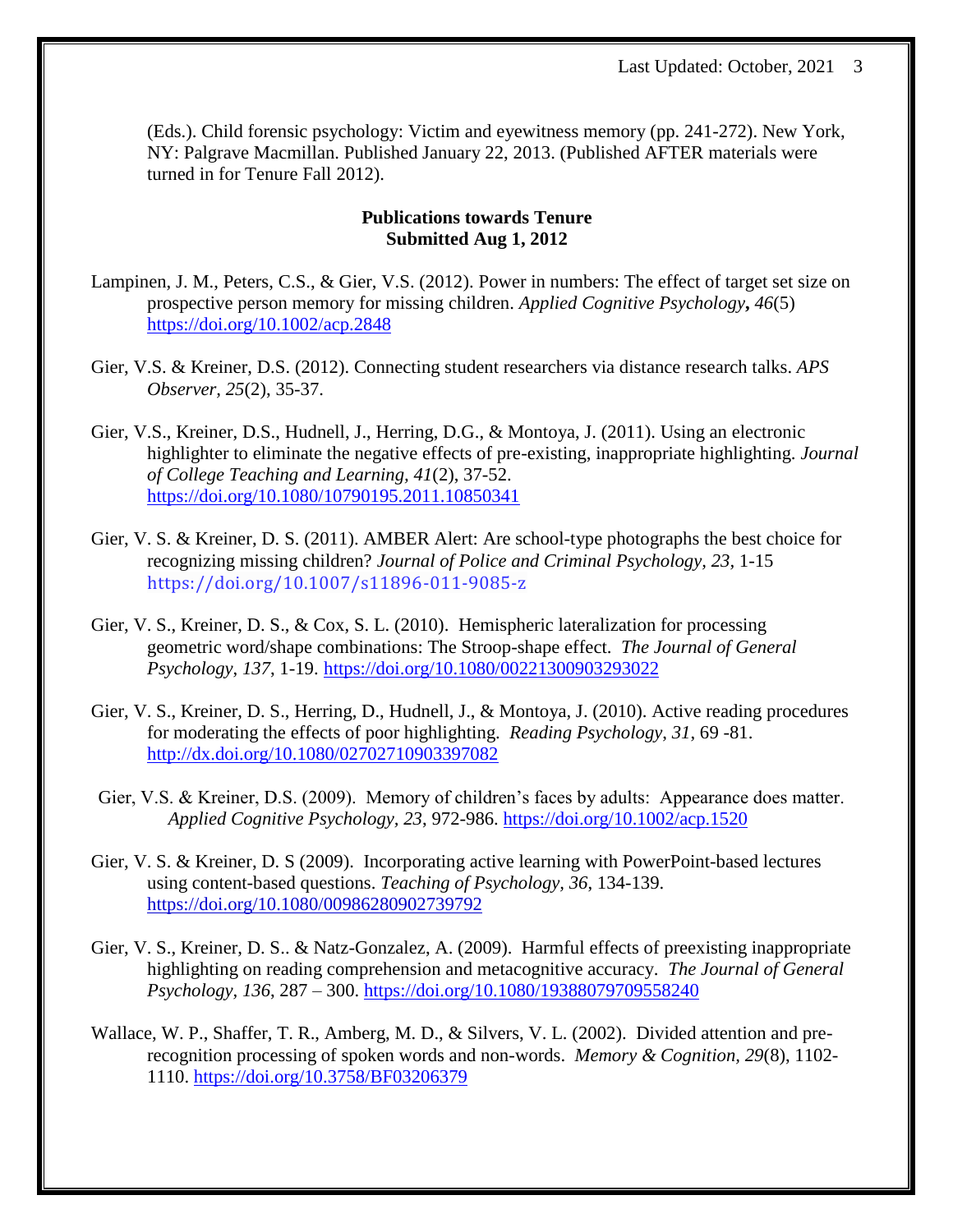Silvers, V. L.& Kreiner, D.S. (1997). The effects of pre-existing, inappropriate highlighting on reading comprehension. *Reading Research and Instruction, 36*(3), 217-233. <https://doi.org/10.1080/19388079709558240>

# **ORED: Travel Grants**

| <b>Amount</b> | Conference                    | Where             | <b>Purpose</b>             | <b>Dates</b>    |
|---------------|-------------------------------|-------------------|----------------------------|-----------------|
| \$500.00      | <b>APS</b>                    | Washington D.C.   | <b>Poster Presentation</b> | May 23-26 2019  |
| \$500.00      | Psychonomic Society           | New Orleans, LA   | <b>Poster Presentation</b> | Nov 15-18, 2018 |
| \$500.00      | <b>Teaching of Psychology</b> | San Antonio, TX   | <b>Oral Presentation</b>   | Oct 20-21, 2017 |
| \$500.00      | <b>APS</b>                    | New York, N.Y.    | <b>Oral Presentation</b>   | May 21-23, 2015 |
| \$500.00      | <b>SEPA</b>                   | New Orleans, LA   | <b>Oral Presentation</b>   | Feb 15-19, 2012 |
| \$500.00      | <b>SEPA</b>                   | Jacksonville, FL  | <b>Oral Presentation</b>   | Mar 2-5, 2011   |
| \$500.00      | <b>APS</b>                    | Boston, MA        | <b>Poster Presentation</b> | May 27-30, 2010 |
| \$500.00      | <b>APS</b>                    | San Francisco, CA | <b>Poster Presentation</b> | May 22-25, 2009 |
| \$500.00      | <b>MPA</b>                    | Gulfport, MS      | <b>Poster Presentation</b> | Oct 2, 2009     |
| \$500.00      | <b>APS</b>                    | Chicago, IL       | <b>Poster Session</b>      | May 1-3, 2008   |

# **Studies Completed – 2020 – 2021** *Writing in Progress*

- 1) Face Recognition from an AMBER Alert of a Missing Child for15 Years Later. Study completed. *Study Completed -Writing in Progress*
- 2) Face Recognition of a female child missing for 15 years: Participants Individual differences and missing child's facial features. *Study Completed – Writing in progress*
- 3) The Effect of Implicit Skin-Tone Bias on Face Recognition of Three Different Ethnic Couples: European American, African American, and Hispanic, in a Silver Alert. *Study Completed – writing in progress – Fall 2021*
- 4) The Effect of Time (30 minutes, 1-day and 3-days), Implicit Race Bias, and Personality Factors on Face Recognition of Three Older Adult Couples Missing from a Mock Silver Alert. *Fall 2021 study—Completed – writing in progress*

# **Future Studies for Fall 2021-Spring 2022**

- 1) The Effect of Implicit Weight Bias and Personality Factors of Two Males and Two Females Before and After Weight Loss Surgery. *Fall 2021-Study Currently in Progress-collecting data*
- 2) How Does Face Recognition Change if a Long-Term (15-years) Missing AMBER alert Female is now a Transgender Male? *Study in progress-collecting data Fall 2021*
- 3) Evaluating the Age-Progressed Face of a Real Missing Person from 2007. *Preparing for study Fall 2021- Spring 2022*.
- 4) Does Individual Sexual Orientation of the Participant Help or Hinder Recognizing a Kidnapped Girl at age 5 who is now a 20-year old Transgender Male: New Reality Issues in Face Recognition Memory. *Preparing for Fall 2021-Spring 2022*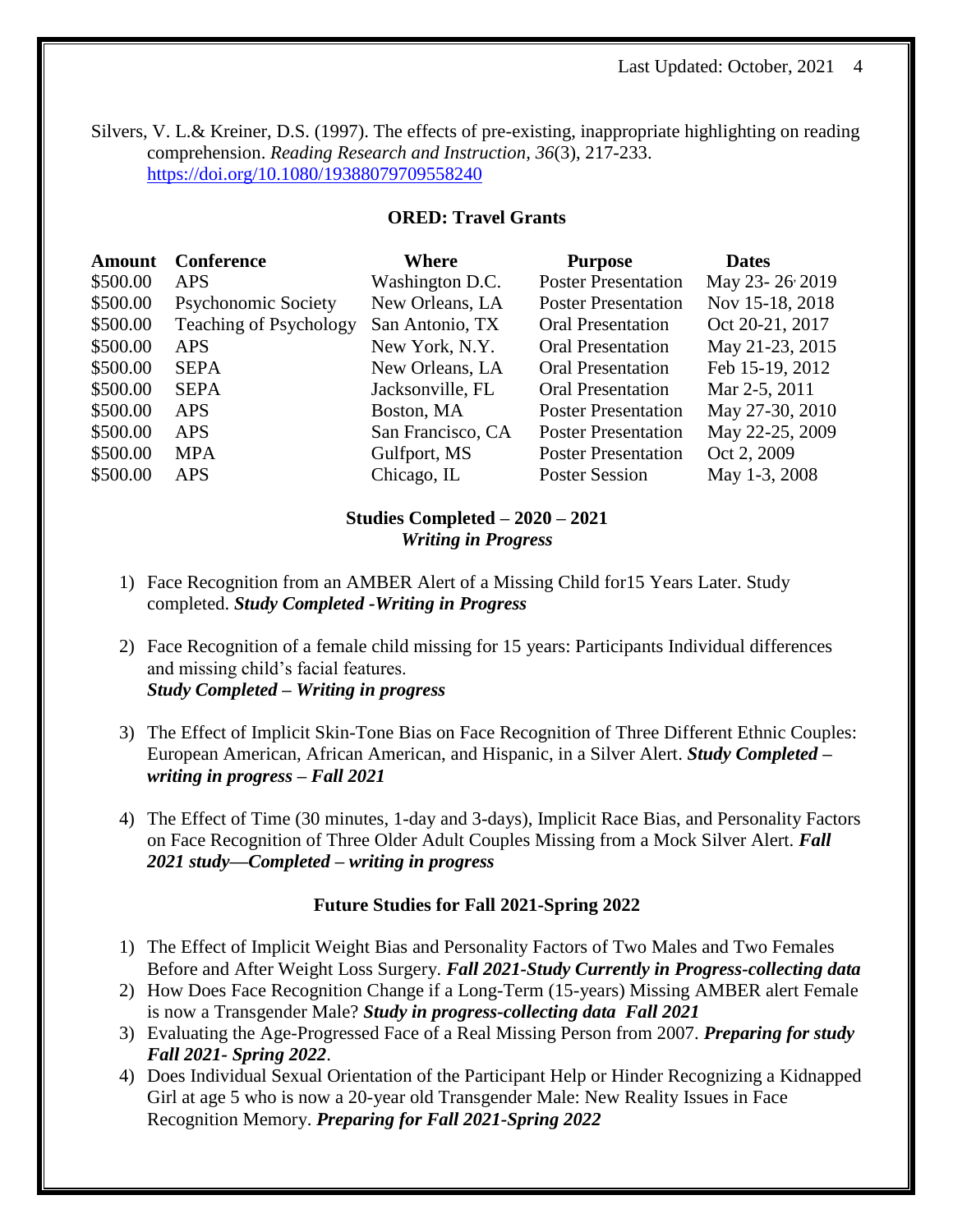### **Professional Presentations**  \*\* **Indicates Student Co-Presenter**

- Gier, V. S & Kreiner, D. S (Nov 4-7, 2021). *Age matters: Recognition of a young adult is greater when the AMBER alert shows a photo of the same age*. Accepted for presentation at the 62nd Annual National Convention at Psychonomic Society. Virtual Oral Presentation. New Orleans, LA
- Gier, V. S. & Kreiner, D. S. (Nov 19-21, 2020). *Does adding a short home video with a Silver Alert of a missing couple increase face recognition accuracy?* Presented Virtually on Nov 21, 2020
- Gier, V. S. & Kreiner, D. S. (May 23-26, 2019). *When are Silver Alerts effective? Metacognitive and individual differences.* Poster presented at the 61<sup>st</sup> Annual National Conference at the Association for Psychological Sciences, Washington, D.C.
- Gier, V. S. & Kreiner, D. S. (Nov 15-18, 2018). *Different versions of Silver Alerts: Text vs. no text, single vs. multiple photos, and voiceover vs. no voiceover.* Poster presentation at 59th Annual National Convention at Psychonomic Society. New Orleans, LA
- Gier, V. S. & Kreiner, D. S. (Oct 20 & 21, 2017). *Engaging undergraduate psychology students in research talks via distance talks.* Oral presentation at the 16th Annual Conference on Teaching. San Antonio, Texas
- Gier, V. S., Lampinen, J. M., Kreiner, D. S., Guttmann, R., \*Weems, S., & \*Brewer, E. (May 22-24, 2015). *Factors affecting recognition of senior citizens in Silver Alerts*. Poster presented at the annual convention of the Association for Psychological Science, New York, NY.
- Gier, V. S., \*Murphy, D. V, \*Joyner, C. K., \*Harris, H., \*Kelly, C., \*Brown, R. (Mar 14-16, 2013), *Recognizing missing children from AMBER alert posters: Does gender of the public affect face recogntion?* Poster presentation at the 59<sup>th</sup> Annual Southeastern Psychological Association. Atlanta, GA.
- Gier, V. S., \*Weems, D., \*Brewer, E. A., \*Simmons, D., \*Harris, H., \*McClain, A., \*Joyner, K., \*Murphy, D., \*Brown, R.E., & Lampinen, J. (July 31 – Aug 4, 2013). *The effect of verbalizing facial features from AMBER Alert posters: Talking facilitates recognition.* Poster presented at the 121st Annual Convention. Honolulu, HA.
- Gier, V.S. \*Guyse, T., \*Kelly, C., \*Seydel, L., \*Breaux, M., & \*Gilbert, H. (Feb 15-18, 2012). *Two heads are better than one: Does collaborative viewing improve prospective person memory for missing children?* Poster presentation at the Southeastern Psychological Association. New Orleans, LA.
- Porter, J. Y., Young, C., & Gier, V. (Oct 30, 2011). *An interdisciplinary collaboration to promote mental and physical wellness: A public health approach.* Association for Counselor Education and Supervision Conference, Nashville, TN, October 30, 2011. (Refereed)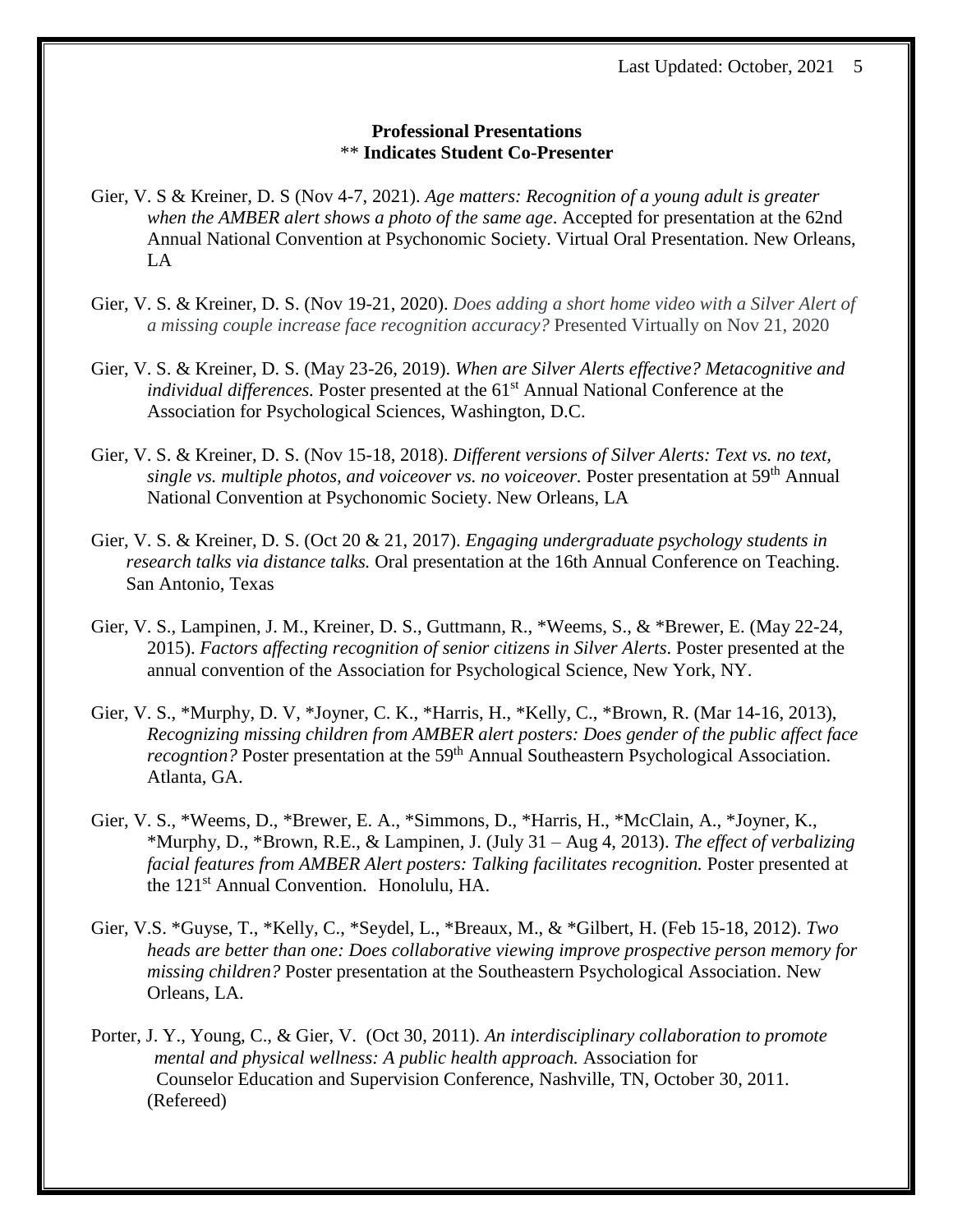- Gier, V. S., \*Breaux, M., \*Dunkerson, D., \*Blakely, T., & \*Wallace, D. (Mar, 2-5, 2011). *Reading interruptus! The effect of sending and receiving text messages on reading comprehension*. Oral presentation at the 57th Annual Southeastern Psychological Association. Jacksonville, Florida
- Gier, V. S. (Mar, 2-5, 2011). *What Type of Photograph Would Best Identify Missing/Abducted Children?* Oral presentation at the 57<sup>th</sup> Annual Southeastern Psychological Association, Jacksonville, Florida
- Gier, V. S. & Kreiner, D. S. (May 27-30, 2010). *AMBER Alerts: Are school type photographs the best picture for an AMBER Alert?* Presented at the Presented at the 22<sup>nd</sup> Annual Association for Psychological Science, Boston, MA.
- Gier, V. S., Kreiner, D. S., \*Herring, D., \*Hudnell, J., & \*Montoya, J. (May 22-25, 2009). *Active reading procedures for moderating the effects of poor highlighting.* Presented at the 21<sup>st</sup> Annual Association for Psychological Science Convention. San Francisco, CA.
- Gier, V. S., Kreiner, D. S., \*Hudnell, J., \*Herring, D. G., & \*Montoya, J. (Sept, 27, 2008). *Using an electronic highlighter to eliminate the negative effects of pre-existing, inappropriate highlighting.* Presented at the Annual Mississippi Psychological Association. Gulfport, MS.
- Gier, V. S., Kreiner, D. S.. & \*Hudnell, J. (May, 22-25, 2008). *Memory of children's faces by adults: Appearance does matter.* Presented at the 20<sup>th</sup> Annual American Psychological Society. Chicago Ill.
- Gier, V. S. (Jan 3-6, 2007). *The effect of content-based questions administered during a PowerPoint presentation on test performance.* National Institute of the Teaching of Psychology Conference. St. Petersburg Beach, FL*.*
- Gier, V. S. (2007). *The effect of content-based questions on JOL in a sensation and perception class.* At the 19<sup>th</sup> Annual Southeastern Psychological Association. New Orleans, LA.,
- Gier, V. S. & \*Cox, S. L. (May 25-28, 2006). *The relationship of dermal ridge asymmetry and right/left brain test with verbal/spatial video games performance.* 18th Annual Conference of the American Psychological Society held in New York City, N.Y.
- Gier, V. S. & \*Cox, S. L., &.\*Bickell, J., & \*Roerbeck, J. (May, 27-30, 2004). *The effect of hemispheric dominance on video game playing.* Poster presented at the 16<sup>th</sup> Annual Convention of the American Psychological Society, Chicago, IL.
- Gier, V. S. & Solso, R. L. (2003). *Differential hemispheric effects in "Stroop-like" congruent and incongruent geometric word/shape presentations*. Poster presented at the Annual Convention of the American Psychological Society, Chicago, IL.
- Silvers, V. L. & Solso, Robert. L. (Apr 29-May 1999). *Differential hemispheric lateralization for prototype abstraction of human faces.* Poster presented at the Annual Convention of Western Psychological Association, Purdue University, West Lafayette, Indiana.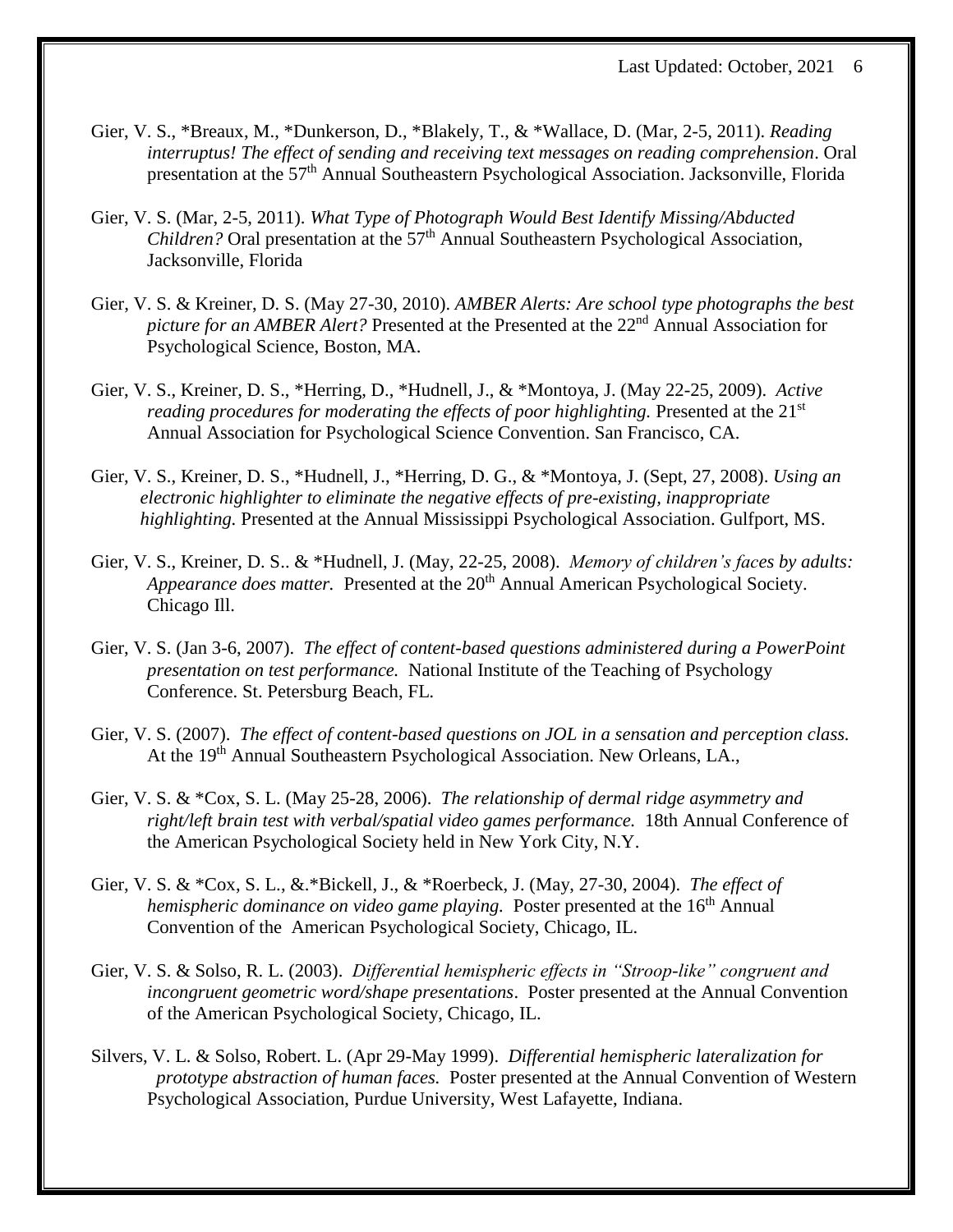- Silvers, V. L. & Solso, R. L. (Sept 12-15, 1999). *Hemispheric lateralization during a Stroop shape test*. Poster presented at the Annual Convention of the Rocky Mountain Psychological Association. Fort Collins, CO.
- Silvers, V. L. & Wallace, W. P. (Sept 12 15, 1999). *Phonemic similarity effects on false recognition errors under conditions of divided attention.* Poster presented at Rocky Mountain Psychological Association, Fort Collins, CO.
- Silvers, V. L. & Kreiner, D. S. (Apr 23-25, 1998). *Is metacognition, judged by thinking aloud, domain specific or generalizable across domains?* Poster presented at the Annual Convention of Midwestern Psychological Association, Chicago, IL.
- Silvers, V. L. & Kreiner, D. S. (1996). *Warning student's in advance of the effects of pre-existing, inappropriate highlighting on reading comprehension.* Poster presented at Midwestern Psychological Association Conference, Chicago, Ill.
- Silvers, V. L. & Kreiner, D. S. (1995). *The effects of pre-existing, inappropriate highlighting on reading comprehension.* Poster presented at the Annual Teaching of Psychology Conference, St. Petersburg, FL.
- Dameron, S., Kohn, M., Silvers, V., & Ahlering, R. (1994). Do female students with eating disorders differ in academic success. Poster presented at the Annual Convention of the American Psychological Society, Chicago, IL.
- Silvers, V. L. & Kreiner, D. S. (1994). *Self-esteem and dreams – are they related?* Oral presentation at the Annual Missouri Psychological Association, Lake of the Ozarks, MO. May, 1994
- Silvers, V. L. & Kreiner, D. S. (1993). *The effects of active intervention on test anxiety.* Oral presentation at the Annual Missouri Psychological Association, Lake of the Ozarks, MO. **\*\* indicates undergraduate students**

# **Mississippi State University** **Different Courses Taught at MSU-Meridian**

# **Undergraduate Classes**

| Abnormal Psychology<br>$\overline{\phantom{a}}$<br>In-Person Class | PSY 3213 - Psychology of Abnormal Behavior: 3 hours.<br>Prerequisite: PSY 1013). Three hours lecture. Behavioral patterns<br>and causes of deviant behavior from childhood through later<br>maturity. Etiology and symptomatology are emphasized |
|--------------------------------------------------------------------|--------------------------------------------------------------------------------------------------------------------------------------------------------------------------------------------------------------------------------------------------|
| <b>Applied Cognitive Psych</b><br>$\overline{\phantom{0}}$         | PSY 4753 - Applied Cognitive Psychology: 3 hours.                                                                                                                                                                                                |
| In-Person & Hybrid                                                 | (Prerequisite: PSY 3713 or IE 4113 or consent of instructor).                                                                                                                                                                                    |
|                                                                    | Three hours lecture. Human perceptual, cognitive, and motor                                                                                                                                                                                      |
|                                                                    | capabilities and limitations are described with particular                                                                                                                                                                                       |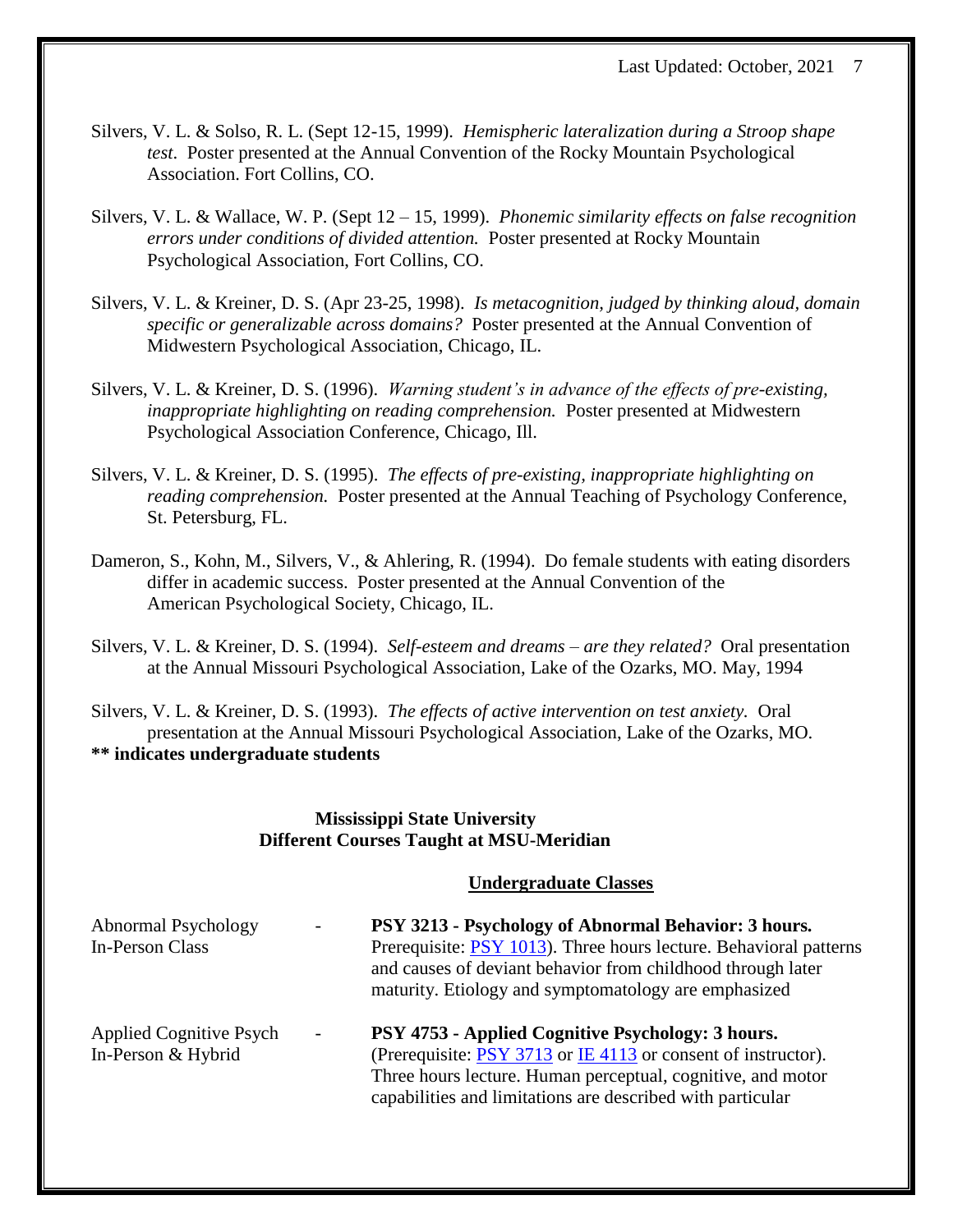Experimental Psychology **PSY 3314 Experimental Psychology: 4 hours.**

emphasis on the implications of developing effective, userfriendly man-machine systems

Behavior Modification - **PSY 3363 - Behavioral Modification: 3 hours.** In-person (Prerequisite: PSY [1013\)](http://www.catalog.msstate.edu/search/?P=PSY%201013). Three hours lecture. Intensive examination of the principles and procedures used to modify the behavior of humans in contemporary situations

Biological Psychology - **PSY 4403 - Biological Psychology: 3 hours.** In-person (Prerequisite: PSY [1013\)](http://www.catalog.msstate.edu/search/?P=PSY%201013). Three hours lecture. Nervous, endocrine, and immune systems of the body as they affect behavior and adjustment. Emphasis upon the role of the central and peripheral nervous systems

Careers in Psychology **PSY 1021 - Careers in Psychology: 1 hour.** In-Person, Online, & Hybrid (Prerequisite: PSY [1013\)](http://www.catalog.msstate.edu/search/?P=PSY%201013). One hour lecture. Introduction to professions and career opportunities in the field of psychology by University faculty and practicing professionals

# Cognitive Psychology **PSY 3713 - Cognitive Psychology: 3 hours.** In-Person/Hybrid/Online (Prerequisite: PSY [1013](http://www.catalog.msstate.edu/search/?P=PSY%201013) or consent of instructor). Three hours lecture. Introduction to the basic areas of cognitive psychology, including perception, attention, memory, reasoning, and language

# Cross Cultural Psychology **PSY 4990 - Cross-Cultural Psychology**

In-Person This course will critically evaluate religious customs, childrearing practices, socioeconomic characteristics, educational values, communication styles, language patterns, and mental health issues of diverse cultures from psychological and sociological perspectives. Students will also be exposed to the religious principles of several religious minorities. Several mental health and service delivery issues faced by the ethnic minority groups will be examined.

# Environmental Psychology **PSY 3003 Environmental Psychology: 3 hours***.*

(Prerequisite: PSY [1013](http://www.catalog.msstate.edu/search/?P=PSY%201013) or consent of instructor). Three hours lecture. Study of the social and physical environmental factors and their effects on behavior. Theory, research, and application will be examined

In-Person/Hybrid/Online (Prerequisite: PSY 3103). Two hours lecture. Four hours laboratory. Introduction to the methods and techniques of research and design. Practical experience in conducting experiments, analyzing data, and writing scientific reports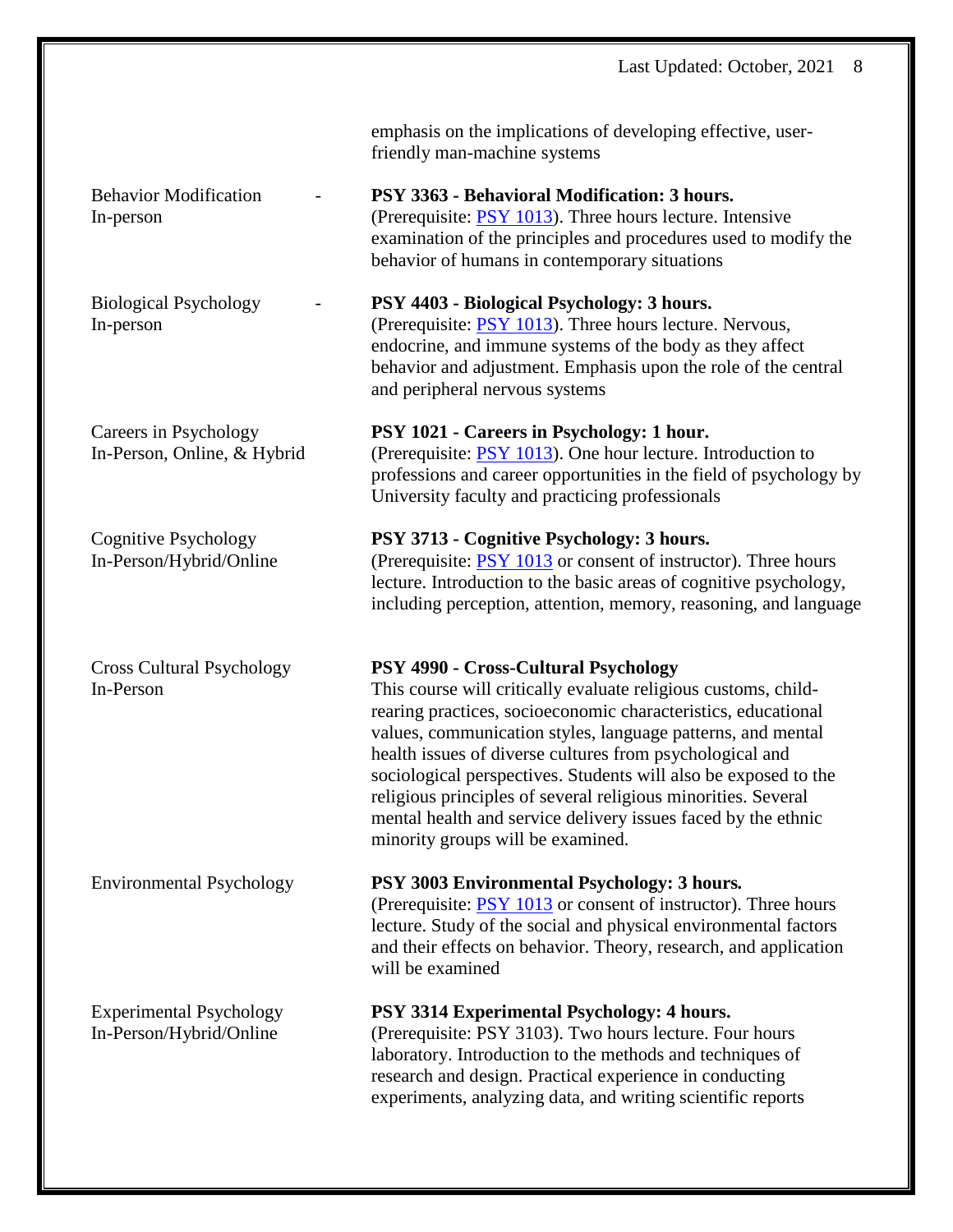Psychology of Motivation - **PSY 3353 Motivation: 3 hours***.*

evaluation along with practical experience in statistical software packages

Forensic Psychology - **PSY 4373 - Forensic Psychology: 3 hours.** In-Person (Prerequisite: PSY [1013](http://www.catalog.msstate.edu/search/?P=PSY%201013) and junior standing) Three hours lecture. Examines topics related to the application of clinical psychology to legal matters

Gender Differences - **PSY 3203 - Psychology of Gender Differences: 3 hours.** In-Person/Hybrid/Online (Prerequisite: PSY [1013](http://www.catalog.msstate.edu/search/?P=PSY%201013) or consent of instructor). Three hours lecture. Survey of the biological, physiological, and sociocultural factors which influence the psychological differentiation of the genders

History of Psychology - **PSY 4323 - History of Psychology: 3 hours.**

In-Person (Prerequisite: PSY [1013](http://www.catalog.msstate.edu/search/?P=PSY%201013) and junior standing). Three hours lecture. A discussion of people, events, and theoretical and empirical contributions relevant to development of psychology

Industrial/Organizational **PSY 4523 -** A survey of the major topics that are studied and the In-Person methods that are used in I/O psychology. The topics and methods will be viewed from a psychological perspective and will include psychological testing and personnel selection; training and development; job analysis, employee evaluation and performance appraisal; human motivation and job satisfaction; leadership, communication and group processes; organization theory and development.

Interpersonal Relationships - **PSY 3073 Psychology of Interpersonal Relations: 3 hours.** In-Person/Hybrid/Online (Prerequisite: PSY [1013](http://www.catalog.msstate.edu/search/?P=PSY%201013) and Junior standing.) Three hours lecture. Examination of psychological principles, theories and research which apply to various types of human interaction

In-Person/Hybrid/Online (Prerequisite: PSY [1013\)](http://www.catalog.msstate.edu/search/?P=PSY%201013). Three hours lecture. Study of the role of motivation in behavior theory; biological and psychological bases; historical and contemporary views

Positive Psychology - **PSY 4813 Positive Psychology: 3 hours.**

In-person/Hybrid/Online (Prerequisite: PSY [1013\)](http://www.catalog.msstate.edu/search/?P=PSY%201013). Three hours lecture. The scientific study of how human beings prosper in the face of adversity; become satisfied and content with their past; find happiness in the present; and become optimistic about the future

Psychology of the Internet **PSY 4990 Psychology of the Internet: 3 hours** Hybrid The Psychology of the Internet provides a balanced overview of the psychological aspects of cyberspace. It explores crucial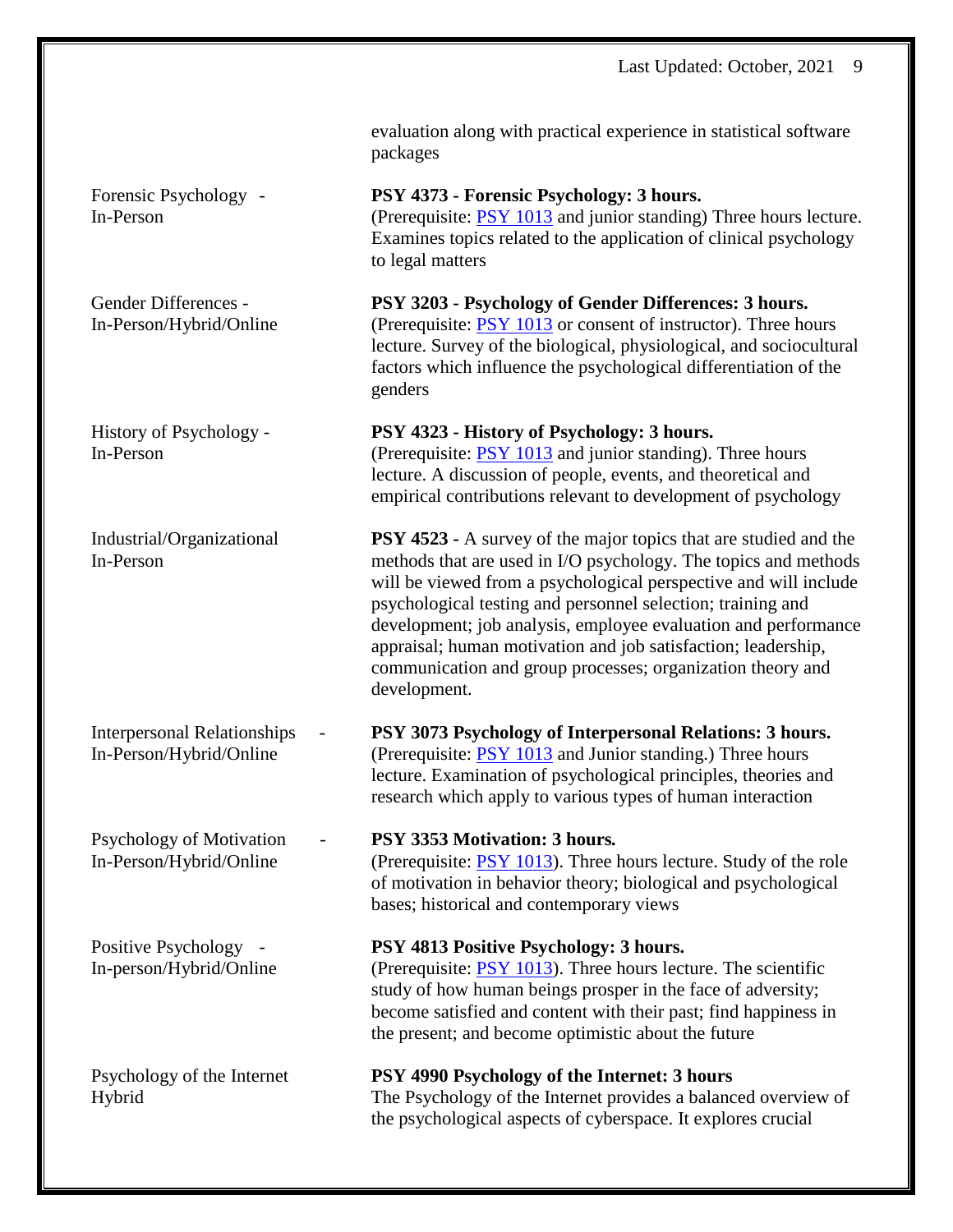questions about the Internet's effects on human behavior, such as why we often act in uncharacteristic ways in online environments and how social media influence the impressions we form and our personal relationships.

### Psychology of Learning **PSY 3343 Psychology of Learning: 3 hours**

In-Person/Hybrid/Online (Prerequisite: PSY [1013\)](http://www.catalog.msstate.edu/search/?P=PSY%201013). Three hours lecture. Survey of a variety of learning situations. Consideration of the variables and conditions which influence the learning process

#### Psychology of Memory **PSY 4733/6733Memory: 3 hours**

In-Person/Hybrid/Online (Prerequisite: PSY [1013](http://www.catalog.msstate.edu/search/?P=PSY%201013) and PSY [3713\)](http://www.catalog.msstate.edu/search/?P=PSY%203713). Introduction to theoretical and practical aspects of memory. Discussion of laboratory memory, computer models of memory, memory selfconcepts, everyday memory, and clinical memory problems

#### Sensation and Perception **PSY 4423/6423 Sensation and Perception: 3 hours.**

In-Person Prerequisite: PSY [1013](http://www.catalog.msstate.edu/search/?P=PSY%201013) ). Three hours lecture. Survey of basic sensory mechanisms and perceptual phenomena. Sensory mechanisms reviewed will include vision, audition, olfaction, gustation, and touch with emphasis on vision and audition

#### Social Psychology **PSY 3623 Social Psychology: 3 hours**

Hybrid Prerequisite: PSY [1013](http://www.catalog.msstate.edu/search/?P=PSY%201013) or consent of instructor). Three hours lecture. Human behavior as a product of social inter- action; social perception; social norms and roles; group processes, interrelationship of personality, culture, and group

#### Social Cognition **PSY 3623 - Social Cognition: 3 hours.**

In-Person (Prerequisite: PSY [1013](http://www.catalog.msstate.edu/search/?P=PSY%201013) or consent of instructor). Three hours lecture. Examination of how people perceive, categorize and reason about other people and themselves

Special Topics Course **PSY- 4999** Preparing undergraduate psychology students for attending a profession conference (Spring: 2012 & 2013). (Prerequisite: PSY 1013). Three credit hour class. Intense preparation for the SEPA conference including: Reading required articles by keynote speakers, attending sessions from  $8 \text{ am } -5$ pm, Interviewing three psychologists from different discipline specialty areas, Documenting attendance of oral presentations and poster sessions, and meeting one-hour each evening reviewing the student's experience. Students were required to keep a journal and write an 8-page paper over the experience of attending a professional conference. Students were instructed on to network with faculty and other students at the conference.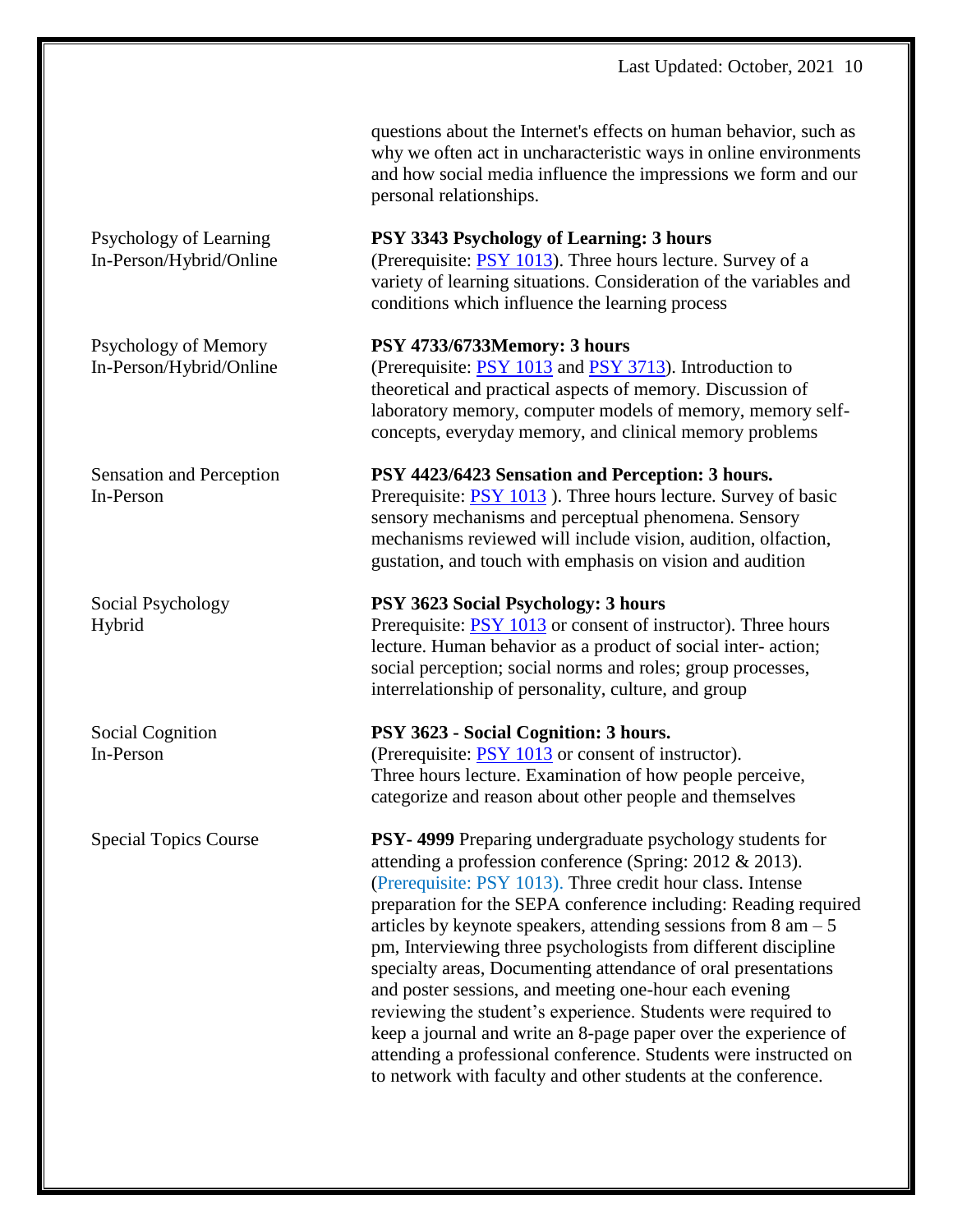Statistics in Psychology **PSY 3104 - Introductory Psychological Statistics: 4 hours** In-Person (Prerequisite: PSY [1013,](http://www.catalog.msstate.edu/search/?P=PSY%201013) MA [1313\)](http://www.catalog.msstate.edu/search/?P=MA%201313). Three hours lecture. Two hours laboratory. An introduction to the techniques and practices in statistical analyses used in psychological experimentation and

Theories of Personality **PSY 4203 - Theories of Personality: 3 hours** In-Person/Online (Prerequisite: PSY [1013\)](http://www.catalog.msstate.edu/search/?P=PSY%201013). Three hours lecture. Current theories of personality. Structure, development, dynamics, acculturation processes. Methods, techniques, and research in personality assessment

# **Graduate Level Classes**

Applied Cognitive Psychology **PSY 6753 - Applied Cognitive Psychology: 3 hours.** Hybrid **(Prerequisite: PSY [3713](http://www.catalog.msstate.edu/search/?P=PSY%203713) or IE [4113](http://www.catalog.msstate.edu/search/?P=IE%204113) or consent of instructor).** Three hours lecture. Human perceptual, cognitive, and motor capabilities and limitations are described with particular emphasis on the implications of developing effective, userfriendly man-machine systems

# Biological Psychology **PSY 6403 - Biological Psychology: 3 hours.**

In-Person/Hybrid **(Prerequisite: PSY [1013\)](http://www.catalog.msstate.edu/search/?P=PSY%201013).** Three hours lecture. Nervous, endocrine, and immune systems of the body as they affect behavior and adjustment. Emphasis upon the role of the central and peripheral nervous systems

# Forensic Psychology **PSY 6373 - Forensic Psychology: 3 hours.** In-Person (Prerequisite: PSY [1013](http://www.catalog.msstate.edu/search/?P=PSY%201013) and junior standing) Three hours lecture.

Examines topics related to the application of clinical psychology to legal matters

Industrial/Organizational **PSY 6523 – Industrial/Organizational Psychology: 3 hours** In-Person **(Prerequisite:** PSY [1013](http://www.catalog.msstate.edu/search/?P=PSY%201013) **).** A survey of the major topics that are

studied and the methods that are used in I/O psychology. The topics and methods will be viewed from a psychological perspective and will include psychological testing and personnel selection; training and development; job analysis, employee evaluation and performance appraisal; human motivation and job satisfaction; leadership, communication and group processes; organization theory and development.

# Social Cognition **PSY 6643 – Social Cognition: 3 hours**

In-Person (Prerequisite: [PSY](http://www.catalog.msstate.edu/search/?P=PSY%201013) 1013 & PSY 3623 or consent of instructor). Three hours lecture. Examination of how people perceive, categorize and reason about other people and themselves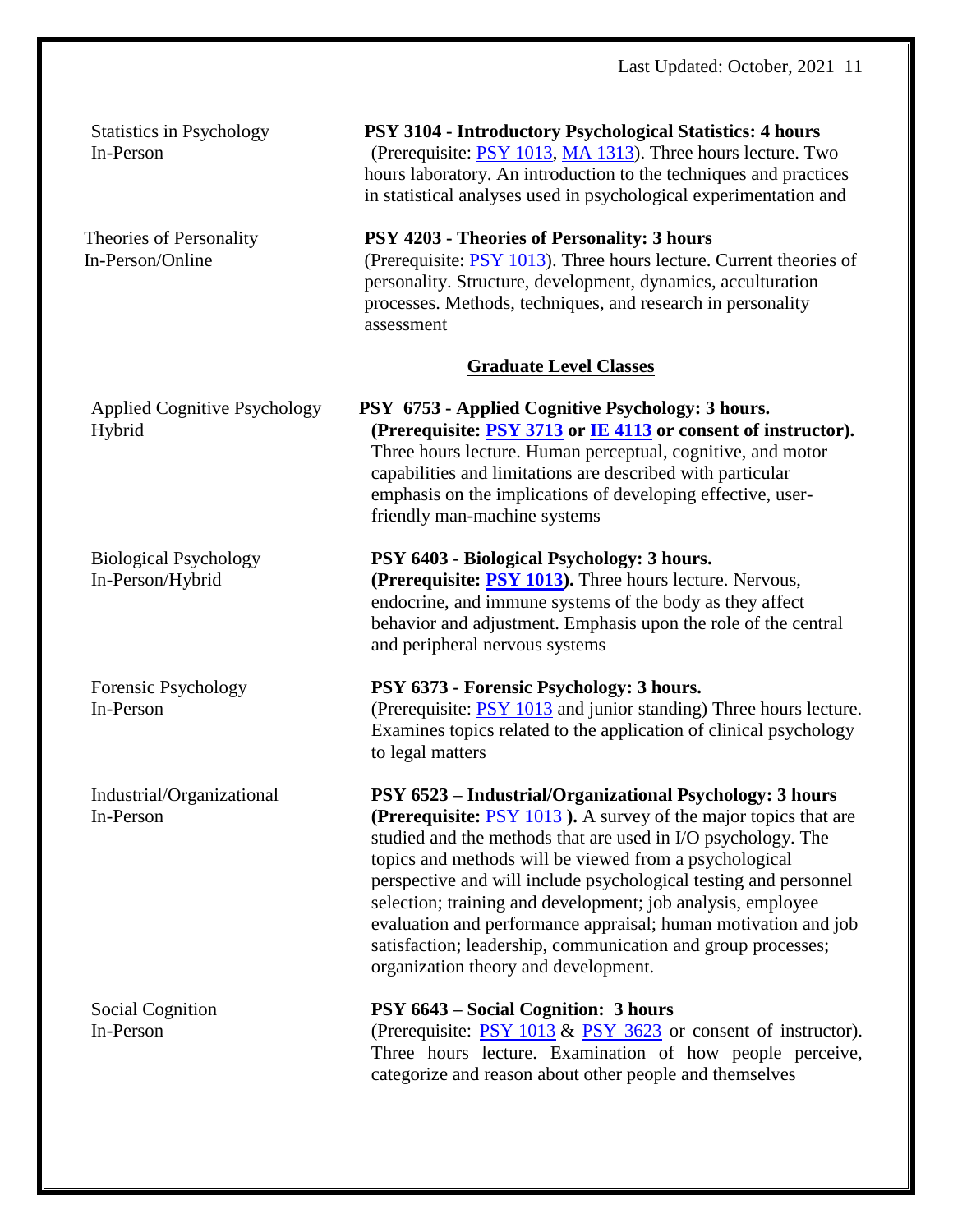| Sensation and Perception                           | 6423 Sensation and Perception: 3 hours.<br>(Prerequisite: PSY 1013). Three hours lecture. Survey of basic<br>sensory mechanisms and perceptual phenomena. Sensory<br>mechanisms reviewed will include vision, audition, olfaction,<br>gustation, and touch with emphasis on vision and audition                                                                |
|----------------------------------------------------|----------------------------------------------------------------------------------------------------------------------------------------------------------------------------------------------------------------------------------------------------------------------------------------------------------------------------------------------------------------|
| Directed Independent Study<br>Online               | <b>PSY 7000 – Directed Independent Study (Practicum on</b><br><b>Online Teaching a Cognitive Psychology Class for MAT</b><br><b>Student).</b> Student learned how to design an online course in<br>Canvas as well as grading, creating voice-over PPT over the<br>chapters, reading student papers, and writing a reflection over the<br>practicum experience. |
| Issues in Cognitive Psychology<br>In-Person/Hybrid | PSY 8713 – Issues in Cognitive Psychology: 3 hours<br>Prerequisite: PSY 1013<br>Exploration of theoretical issues and research methods in current<br>Cognitive Psychology                                                                                                                                                                                      |

# **Invited Presentations**

| 08-12-2021 | Invited talk for the Exchange Club – The Importance of the Right Type of<br>Photos used in an AMBER Alert: Appearance Does Matter. Held in Meridian,<br>MS at Red Lobster from 11 am -12 pm.                                                                 |
|------------|--------------------------------------------------------------------------------------------------------------------------------------------------------------------------------------------------------------------------------------------------------------|
| 07-02-2021 | Presentation to the McNair Scholar Program at the University of Central<br>Missouri. Topic: Coming Full Circle: The importance of undergraduate research<br>for graduate school. Zoom Presentation due to Covid-19                                           |
| 06-19-2021 | Invited talk-Exchange Club District Division Meeting-Richland MS<br>AMBER Alerts: Preventing Child Abductions. Zoom presentation due to Covid-<br>19 – Zoom Meeting Due to Covid-19                                                                          |
| 05/25/2021 | Invited interview at WTOK for National Missing Children's Day on AMBER<br>Alerts-In-Person                                                                                                                                                                   |
| 05/25/2021 | Invited to interview WALT Radio: Topic Missing People: AMBER & Silver<br>Alerts: The importance of Being Prepared for the Worst Case Scenario. Zoom<br>Presentation Due to Covid-19                                                                          |
| 05/24/2021 | Presentation to the McNair Scholar Program at the University of Southern<br>Mississippi. Topic: Why is undergraduate research important for graduate<br>school acceptance? A person story from a former McNair Scholar. Zoom<br>Presentation Due to Covid-19 |
| 02/08/18   | Distance Research Talk – University of Central Missouri and MSU-Meridian.                                                                                                                                                                                    |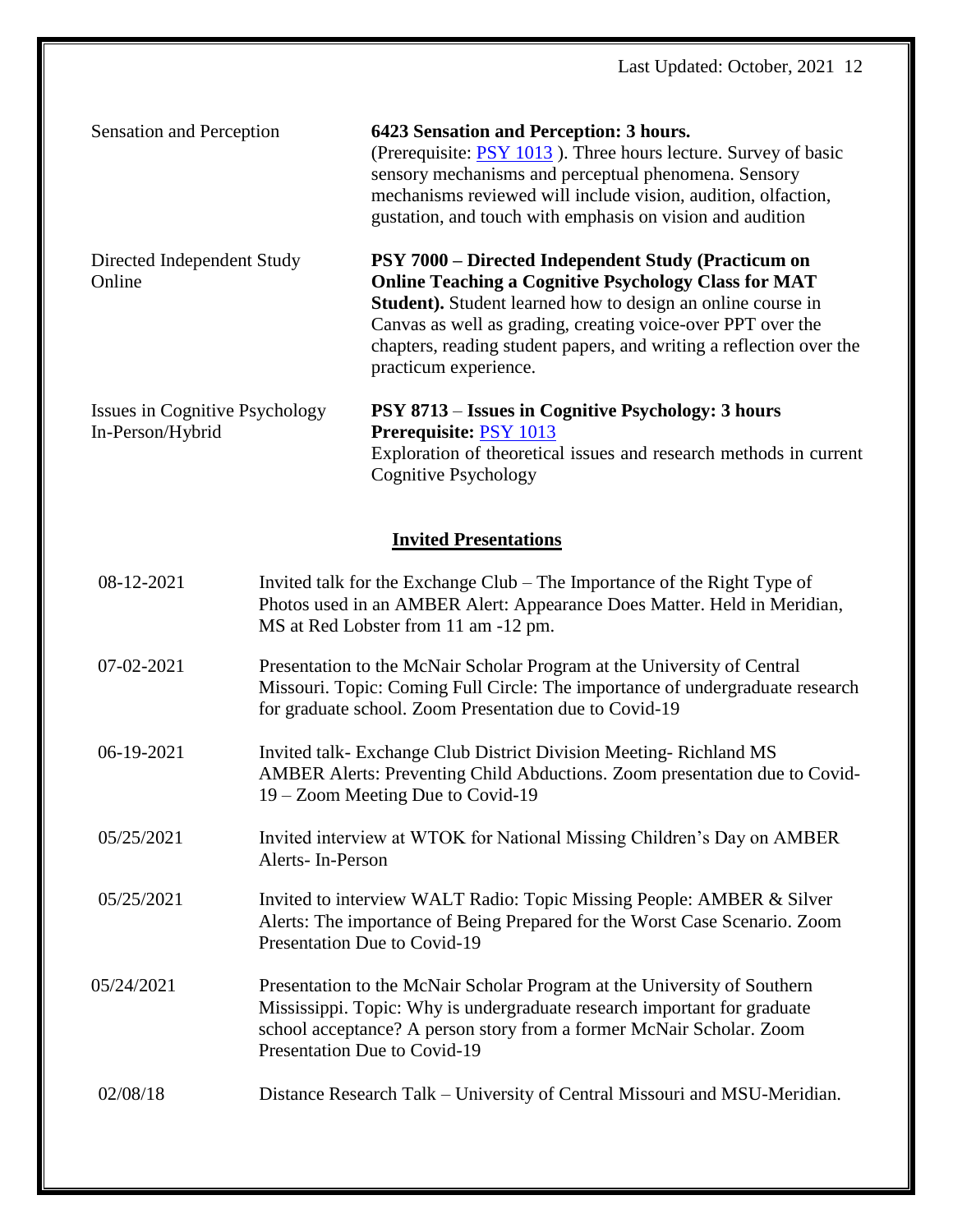|                                      | https://www.ucmo.edu/college-of-health-science-and-technology/school-of-<br>nutrition-kinesiology-psychological-sciences/psychological-science/internal-<br>resources/shared/psychological-science-research-talks/<br>Title: Incorporating Active Learning with PowerPoint Lectures |
|--------------------------------------|-------------------------------------------------------------------------------------------------------------------------------------------------------------------------------------------------------------------------------------------------------------------------------------|
| 09/06/17                             | Distance Research Talk – University of Central Missouri (co-presented with Dr.<br>David Kreiner) - https://www.youtube.com/watch?v=tnxmW9_iYtA<br>Title: Why You Should Do Research and How to Get Started                                                                          |
| 01/30/17                             | Distance Research Talk – MSU-Meridian and University of Central Missouri<br>(co-presented with Dr. David Kreiner).<br>https://www.youtube.com/watch?v=ac06cMkwXoQ<br>Title: Making Silver Alerts More Effective: Face Recognition and Senior<br>Citizens                            |
| 11/10/16                             | Distance Research Talk – MSU-Meridian and University of Central Missouri<br>(co-presented with Dr. David Kreiner).<br>https://www.youtube.com/watch?v=R0pml_hbLho<br>Title: Factors Affecting Recognition of Senior Citizens in a Silver Alert                                      |
| Fall 2015-2016                       | <b>Sabbatical</b>                                                                                                                                                                                                                                                                   |
| $2015 -$                             | Most Outstanding Alumni, TRiO – Guest Speaker – Spring, Kansas City, MO                                                                                                                                                                                                             |
| 2014                                 | Most Outstanding Alumni, MAEOPP - Guest Speaker - Winter, Detroit, MI                                                                                                                                                                                                               |
| 2013<br>$\overline{\phantom{a}}$     | Most Outstanding Psychology Alumni, University of Central Missouri - At<br><b>UCMO Guest Speaker, Spring Banquet Dinner</b>                                                                                                                                                         |
| 10/12/12<br>$\overline{\phantom{a}}$ | Distance Research Talk – University of Central Missouri -<br>https://www.youtube.com/watch?v=k2WSD8vVDDo<br>Whys and Hows of the Undergraduate Research Experience                                                                                                                  |
| 2012                                 | Invited Guest Speaker at the National Society Daughters of the American<br>Revolution. "Keeping Children Safe in Today's Society", March 8, 2012,<br>Meridian, MS                                                                                                                   |
| 2010                                 | Guest Speaker for Social Workers Symposium on AMBER Alerts.                                                                                                                                                                                                                         |
| 2009                                 | Keynote speaker at the University of Central Missouri's Research Symposium<br>Warrensburg, MO                                                                                                                                                                                       |
| 2009                                 | Invited research talk for the University of Central Missouri: AMBER Alerts:<br>Recognizing faces of children whose appearance has changed. Warrensburg,<br><b>MO</b>                                                                                                                |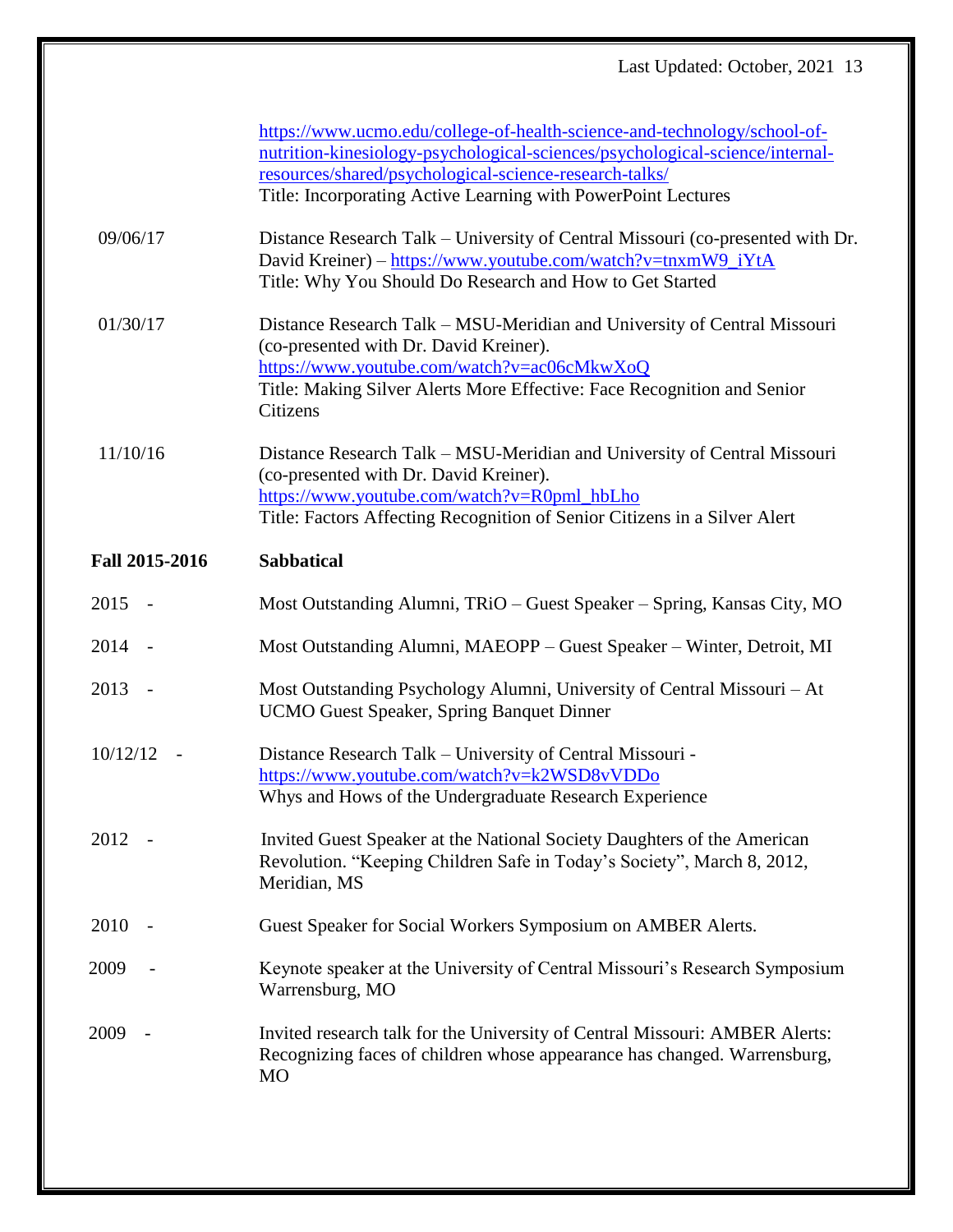| 2009                  | Invited research talk for the University of Central Missouri: Active reading<br>procedures for moderating effects of poor highlighting. - Warrensburg, MO. |
|-----------------------|------------------------------------------------------------------------------------------------------------------------------------------------------------|
| Psi-Chi - 2004        | Guest Speaker-Fall 2004 "What can a Ph.D. do for you?"                                                                                                     |
| Psi-Chi - 2003        | Guest Speaker at Induction Ceremony-Spring                                                                                                                 |
| Psi-Chi - 2002        | Guest Speaker at Induction Ceremony- How to succeed in graduate school/Fall                                                                                |
| Psi-Chi - 2002        | Guest Speaker at Induction Ceremony- How to succeed in graduate school/Fall                                                                                |
| <b>MIT</b><br>$-2002$ | Effects of Pre-Existing Inappropriate Highlighting on Reading Comprehension<br>Boston, MA October 2003                                                     |
| Harvard University    | Ig Nobel Prize for Literature, Cambridge, MA. October 2002 – Oral                                                                                          |
| Oct 2002              | presentation on; Effects of Pre-Existing Inappropriate Highlighting on Reading<br>Comprehension Boston, MA                                                 |
| McNair Program -      | How to survive graduate school – guest speaker $2000$                                                                                                      |
| Guest Speaker-        | Community Advisory Board Guest Speaker - Older adult's interest in at<br>Classes at the University of Nevada/Reno                                          |

# **Awards**

2015 Most Outstanding Alumni, TRiO – Kansas City, MO

- 2015 Most Outstanding Alumni, University of Central Missouri
- 2014 Most Outstanding Alumni, MAEOPP Detroit, MI
- 2009 Research award for the department of Arts and Sciences at MSU-Meridian
- 2008 Service award for the department of Arts and Sciences at MSU-Meridian
- 2008 Arts and Sciences Service Award for Mississippi State University
- 2003 Research paper on Effects of Pre-Existing Inappropriate Highlighting on Reading Comprehension was featured on CBS Sunday Morning
- 2002 IG Nobel Award for Literature/Harvard University McNair Research
- 1997 Outstanding Graduate student in Psychology/Central Missouri State University
- 1997 Second Place for University Thesis Competition, Central Missouri State University
- 1995 Frank Costin Award for Excellence, University of Illinois at Urbana-Champaign
- 1994 McNair Scholar's Summer Research Internship/Central Missouri State University
- 1994 Outstanding Undergraduate student in Psychology/Central Missouri State University

# **Service - Reviewer for Professional Journals**

| Journal of Perceptual & Motor Skills               | 2021             |
|----------------------------------------------------|------------------|
| Scholarship of Teaching and Learning in Psychology | $2009$ - present |
| Journal of Police and Criminal Psychology          | $2010$ - present |
| <b>Current Psychology</b>                          | $2019$ - present |
| <b>Psychological Reports</b>                       | 2016             |
| Journal of Applied Cognitive Psychology            | $2014$ - present |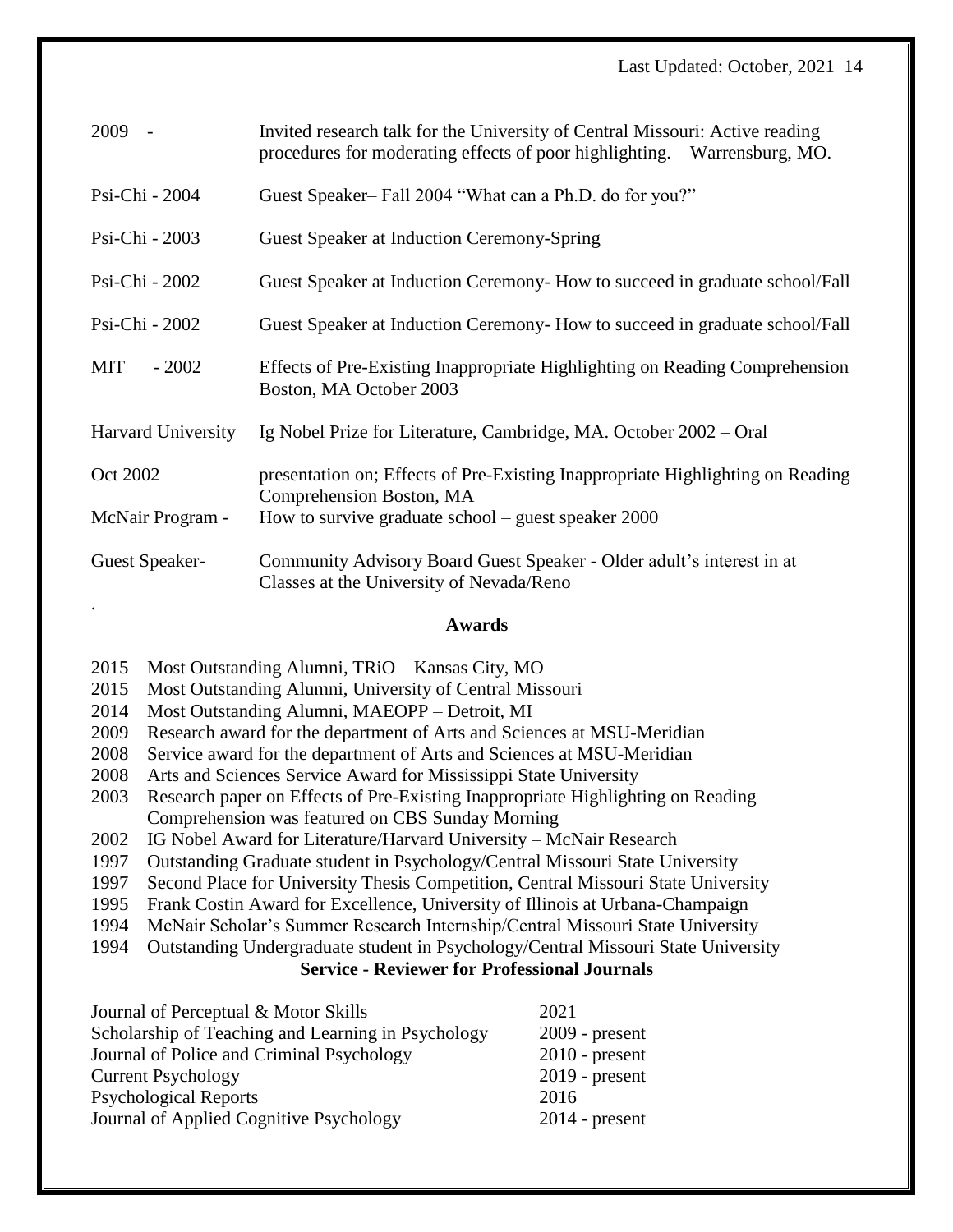| $2009$ - present |
|------------------|
| $2014$ - present |
| $2019$ - present |
| $2021$ - present |
|                  |

# **Departmental Service/Committees**

| 2021                      | Search Committee Member for Social Work Campus Director/Administrator                                                                                                                                                                                                                                                                                                                                                                                                                                                                    |
|---------------------------|------------------------------------------------------------------------------------------------------------------------------------------------------------------------------------------------------------------------------------------------------------------------------------------------------------------------------------------------------------------------------------------------------------------------------------------------------------------------------------------------------------------------------------------|
| 2021                      | Search Committee Member for Social Work Program Instructor/Director                                                                                                                                                                                                                                                                                                                                                                                                                                                                      |
| 2020 - Present            | Chair: Arts & Sciences P & Tenure Committee                                                                                                                                                                                                                                                                                                                                                                                                                                                                                              |
|                           | Facilitated Writing the P $&$ T document for the Department of Arts $&$ Sciences-<br><b>Meridian Campus</b>                                                                                                                                                                                                                                                                                                                                                                                                                              |
| 2020-2021                 | Promotion and Tenure Committee Chair for Arts and Sciences                                                                                                                                                                                                                                                                                                                                                                                                                                                                               |
|                           | Promotion and Tenure Committee chair for for Dr. Amanda Cook                                                                                                                                                                                                                                                                                                                                                                                                                                                                             |
| 2019                      | Promotion and Tenure Committee member for Dr. Rod Wilson P&T                                                                                                                                                                                                                                                                                                                                                                                                                                                                             |
| 2018-Present              | Promotion and Tenure Arts and Sciences Committee                                                                                                                                                                                                                                                                                                                                                                                                                                                                                         |
| 2016-Present              | Promotion and Tenure Committee for Arts & Sciences                                                                                                                                                                                                                                                                                                                                                                                                                                                                                       |
| 2013                      | Search Committee for Psychology faculty position                                                                                                                                                                                                                                                                                                                                                                                                                                                                                         |
| 2010                      | Chair – Search Committee for faculty position                                                                                                                                                                                                                                                                                                                                                                                                                                                                                            |
| 2008                      | Search Committee Member for Historian faculty                                                                                                                                                                                                                                                                                                                                                                                                                                                                                            |
|                           | <b>Discipline Service</b>                                                                                                                                                                                                                                                                                                                                                                                                                                                                                                                |
|                           |                                                                                                                                                                                                                                                                                                                                                                                                                                                                                                                                          |
| 2007-2021                 | <b>Psychology Research Lab</b> – undergraduate research assistants first take the<br>IRB certification online test. Next, the research assistants learn in-depth about<br>conducting a literature review, designing research studies, running some in-<br>person studies with supervision then supervised by a senior research assistant.<br>Students who contribute significantly to a research study become co-authors on<br>poster presentations and sometimes co-authors on publications.<br>Students met once a week for two hours. |
| 2008-2018                 | <b>Distance Research Talks Coordinator</b> (the presentations were open for<br>students from all disciplines). In collaboration with the University of Central<br>Missouri, I coordinated 105 Distance Research Talks- Distance Research Talks<br>at MSU-Meridian. The research talks were given by psychologists across the<br>nation and Canada via our distance-learning rooms.                                                                                                                                                       |
| 2009-2013<br>2014-present | Creator and Coordinator of a GRE Workshop from 2009 – 2014.<br>2014 Co-Coordinator with Dr. Rod Wilson.                                                                                                                                                                                                                                                                                                                                                                                                                                  |
| $2007 - 2013$             | Faculty Advisor-Re-instated the Psychology Club                                                                                                                                                                                                                                                                                                                                                                                                                                                                                          |
| 2008                      | Implemented a Blood drive on the Meridian Campus                                                                                                                                                                                                                                                                                                                                                                                                                                                                                         |
| 2008-2017                 | Co-sponsored the Psychology Club's Blood Drive                                                                                                                                                                                                                                                                                                                                                                                                                                                                                           |
| 2007-2018                 | Arranged volunteer student activities for Psychology majors including                                                                                                                                                                                                                                                                                                                                                                                                                                                                    |
|                           |                                                                                                                                                                                                                                                                                                                                                                                                                                                                                                                                          |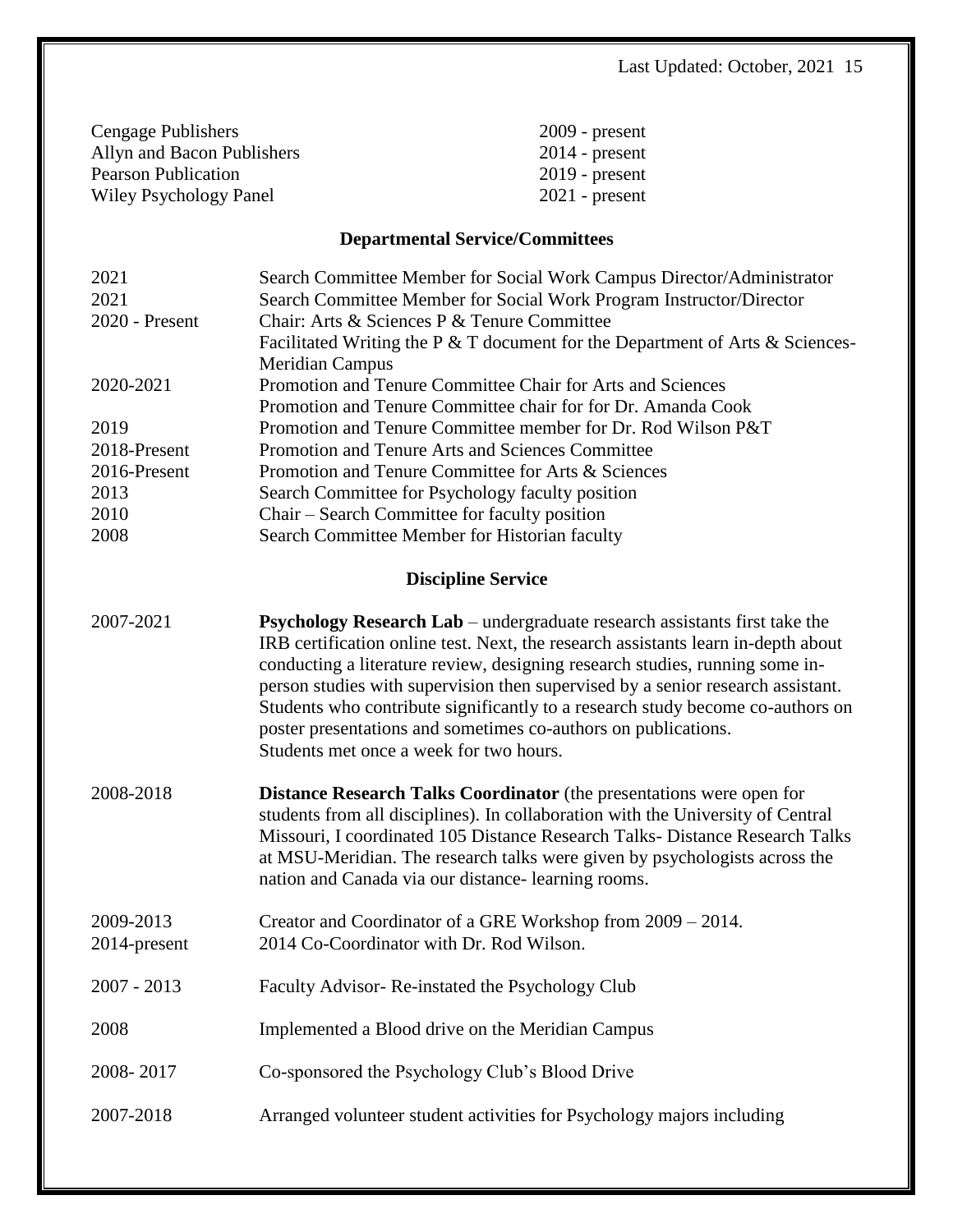|                  | Food drives, Blood Drives, Clothing/Coat/Sock Drives, Love's Kitchen student<br>volunteer organizer, Habitat for Humanity, Hope Village, and the Wesley House |
|------------------|---------------------------------------------------------------------------------------------------------------------------------------------------------------|
| 2008-2015        | Mississippi Community College Guest Speaker – General Psychology Course<br>Everything You Ever Wanted to Know of Being Successful in College                  |
| 2008-2018        | Coordinator for Psychology Distance Research Talks – 102 talks since 2008-                                                                                    |
| $2015$ – Present | Served as a judge for Arts & Sciences Undergraduate Research Symposium in<br>Starkville                                                                       |

# **Service Campus Wide**

| $2020$ - Present | Chair-MSU-Meridian Campus-Wide Committee Promotion and Tenure          |
|------------------|------------------------------------------------------------------------|
|                  | Committee. Promotion for Tenure                                        |
| 2020             | Co-coordinator for International Women's Day Event                     |
| 2021             | Co-Coordinator for International Women's Day (secured Keynote speaker) |
| 2019             | Interview on Super Talk Radio in Meridian, MS about the upcoming GRE   |
|                  | Workshop                                                               |
| 2019             | Advisory Board Committee for Grant in the Department of Education      |
| 2015             | Search Committee for Campus Dean (hired Dr. Brown)                     |
| 2014             | Co-Authored a grant for the McNair Scholars Program                    |
| 2010             | Search Committee for Campus Dean (hired Dr. Tucci)                     |

# **Service Advisor / Co-Advisor**

| Psychology club Advisor            | $2007 - 2013$                                                                                  |
|------------------------------------|------------------------------------------------------------------------------------------------|
| Psychology club co-advisor         | $2014 - 2021$                                                                                  |
| Psi Chi - 2013                     | Applied for a charter campus membership                                                        |
| Psi Chi $-$ Co-advisor 2014-2021   | Recruiting, Advising, and Writing letters for<br>recommendation for Graduate School Applicants |
| Alpha Chi – Former advisor         | $2007 - 2012$                                                                                  |
| Gender Studies Certificate/advisor | $2007 - 2011$                                                                                  |

# **Professional Affiliations**

American Psychological Association Council for Undergraduate Research (CUR) Board Member: 2009 -2013 Council for Undergraduate Research (CUR) Member – Psychology Division – 2013-present Association for Psychological Science Southeastern Psychological Association Cognitive Science Society International Association for Metacognition Partner of Project Safe Childhood